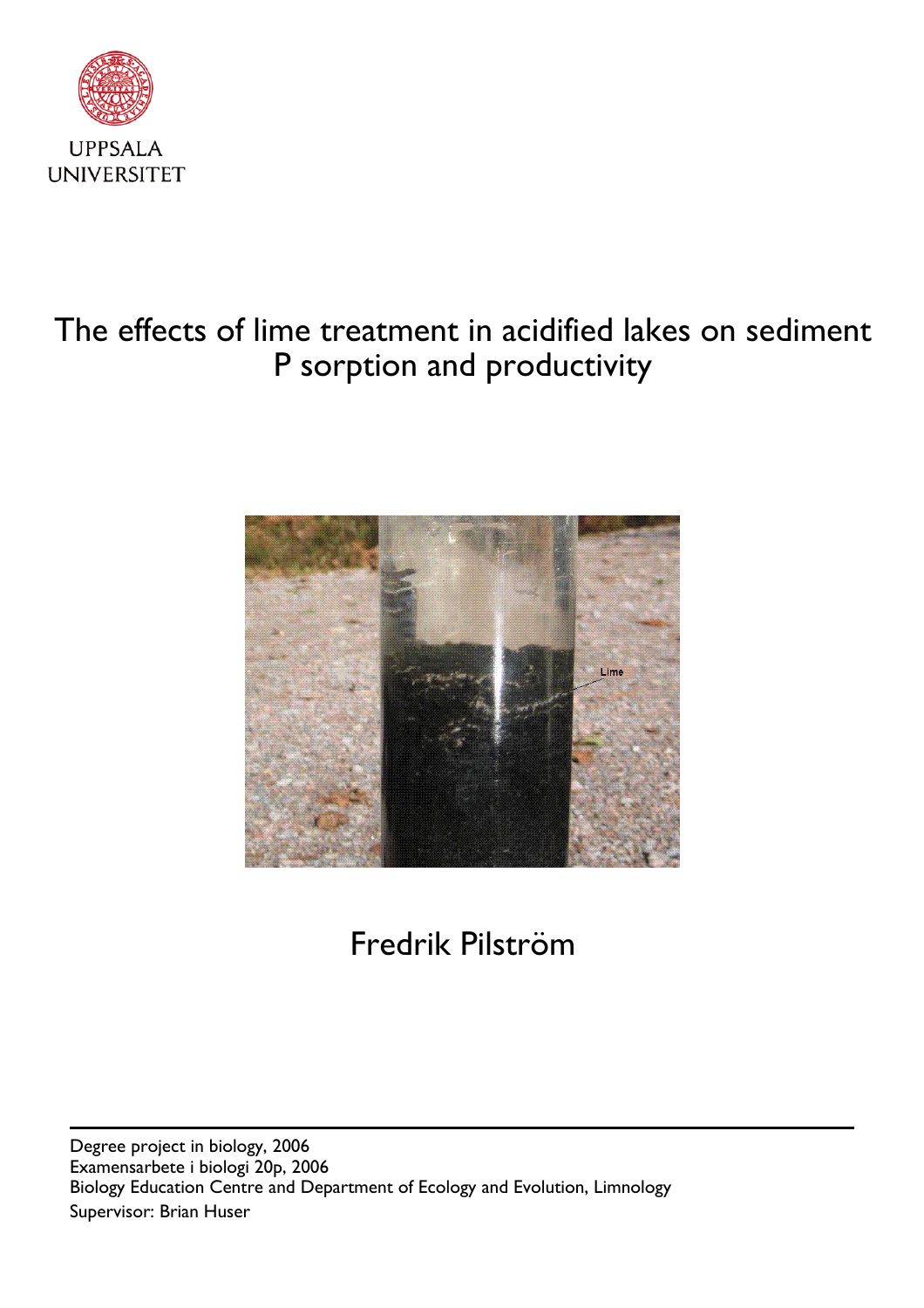### **Table of contents**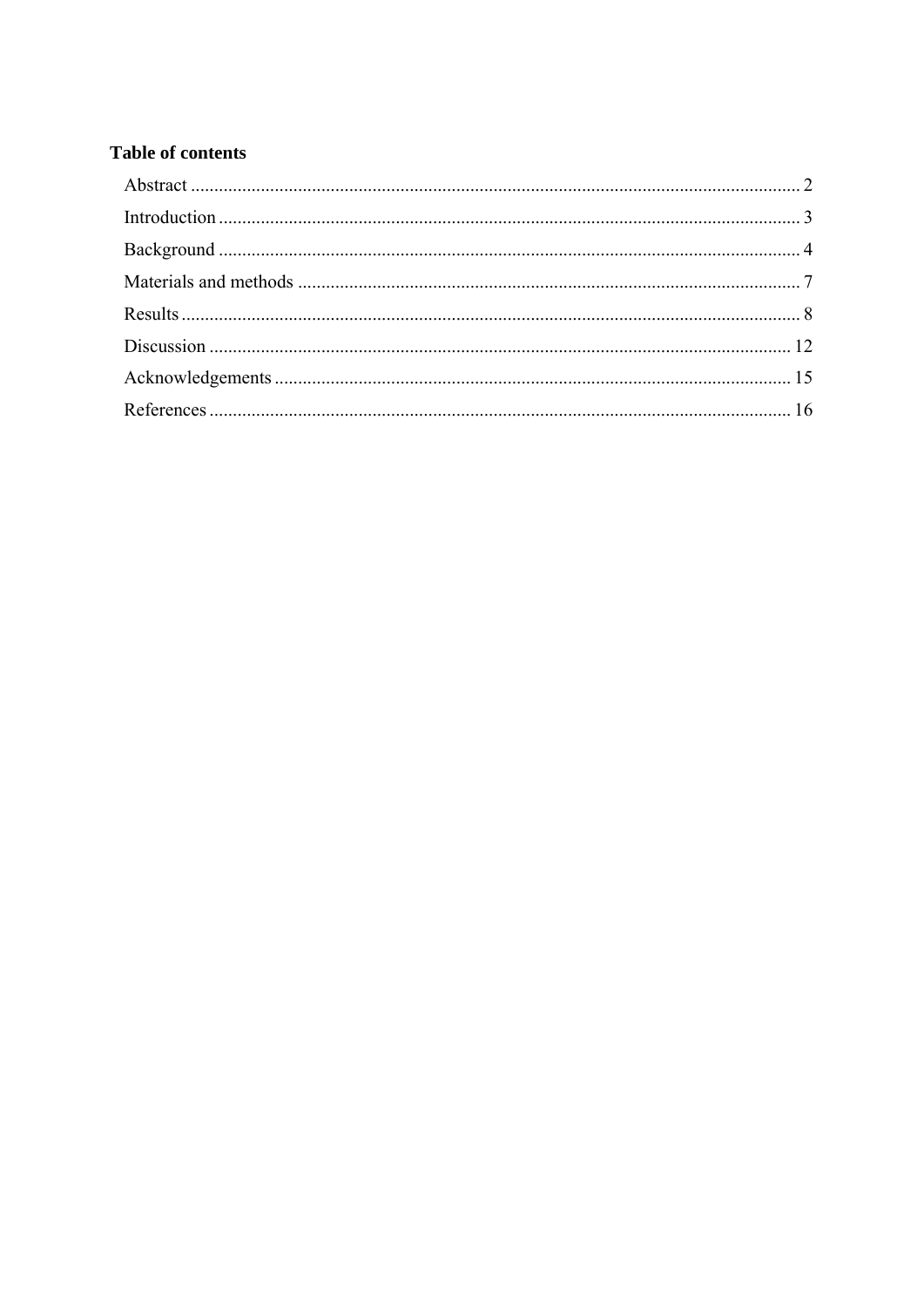#### **Abstract**

In the last century fossil fuel combustion has resulted in acidification and elevated metal content in Swedish lakes. To counteract anthropogenic acidification, Sweden began a full scale liming treatment program in the mid 1970's. Even though the pH in lime treated lakes increases after treatment, lake productivity does not always recover. The hypothesis of this study was that increased metal input to the sediment decreases available phosphorus (P) in the water. In this study, sediment cores were taken from three different types of lakes: limed, limed with fertilizer (added P), and acid (reference) lakes in southwest Sweden to investigate the possible link between low production (P availability) and sediment metal content in acidified and limed lakes. Sediment was investigated for metal content and experimental phosphorus (P) additions were conducted to determine P sorption characteristics. Low equilibrium P concentration and high maximum P sorption in the experiments indicates that the sediment will adsorb P from the water column making the already nutrition pore water less productive, driven mainly by high concentrations of aluminium and iron in sediment layers effected by both acidification and lime treatment. There were also indications that lime addition will elevate P sorbing metals in the sediment of acidified lakes, which can lead to less P in the water column. Perhaps making modification (i.e. P addition) to the treatment method is important for success in restoring acidified lakes.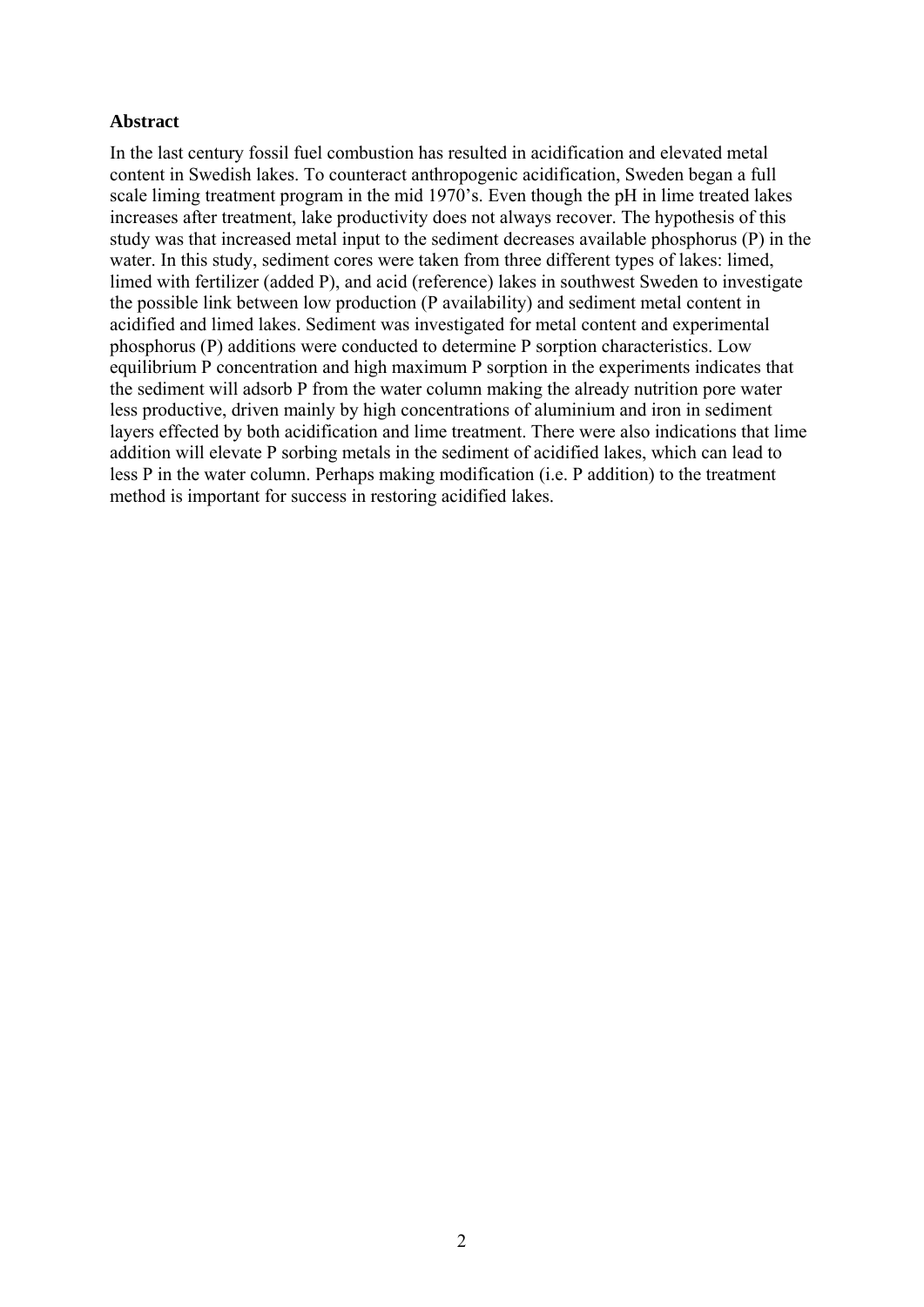#### **Introduction**

#### *Acidification*

It has been estimated that over 17 000 of approximately 90 000 lakes in Sweden are acidified due to the increase of emission compounds from combustion of fossil fuels during the last century (Swedish EPA 2006). These compounds, such as sulphur and nitrogen, are deposited on lakes and the soil of the surrounding watershed around lakes, causing acidification of both. In acidified lakes the water chemistry is characterised by depleted alkalinity and low pH, negatively affecting organisms such as fish. Also the nutrients are low in concentration (especially P, the limiting nutrient in these types of lakes (Schindler 1977)) and are often extremely low in these clear water acidic lakes. Unusually high levels of sulphate, dissolved aluminium (Al) and sometimes other metals are found as well (Wällstedt 2005). Primary production is considered to suffer from lack of P rather then from high metal ion concentration in some acidified lakes (Jansson et al. 1986). In any case, acidified lakes experience a decrease in production and are sometimes called dead lakes, because of low productivity. The decrease in production seen in many acidified lakes is generally referred to as oligotrophication.

When acid deposition (both wet and dry) decreases the pH in watershed soils, elevated metal (mainly iron (Fe) and Al) input to acidified lakes can occur (Wällstedt 2005). These metal ions can be directly toxic, but  $Al^{3+}$  or even the solid  $Al(OH)$ <sub>3</sub> can also react with P in the water and/or near to the sediment. Thereby the formations of Al-bound P (Al-P) are brought to the sediment and the P will be permanently bound unless pH becomes to low. In the case of  $Fe<sup>3+</sup>$  or Fe(OH)<sub>3</sub> it also react with P and forms Fe-bound P (Fe-P) but P can release at potentials below 200 mV when  $Fe^{3+}$  is reduced to  $Fe^{2+}$  when oxygen are completed. However, even though a lake is acidified, internal buffering processes (like nitrate and sulphate reduction) can elevate pH near the sediment surface (Ghanström 1985). This can allow for Al and Fe precipitation, potentially increasing the P sorption capacity of the sediment. Therefore, the formation of Al-P and to some extent Fe-P can limit the overall available P in the lake potentially causing oligotrophication. (Huser and Rydin 2005) The study by Huser and Rydin (2005) showed Al-P levels had increased in sediments in recent decades.

#### *Liming*

The main restoration technique aimed at reversing acidification is the use of limestone  $(CaCo<sub>3</sub>)$ . Liming of Swedish lakes started in the mid 1970s first on a small scale and on a larger scale in the beginning of the 1980s (Swedish EPA 2006) as a restoration of the anthropogenic (caused by man) acidification of lakes. The most widely used method of spreading lime is to add it directly to the surface water from boats, but helicopters have been used in less accessible areas. The main goal is to counteract the decreasing fish population by raising both pH and alkalinity back to previous levels >6.0 and 0.05meq/L, respectively (Persson and Wilander 2004).

Several studies have shown the effects of liming acidified lakes have varied and show that acidified lakes undergo further oligotrophication (Broberg 1984; Kopáček et al. 2000) even though pH increases. Reports showing a decrease in P concentrations after liming of lakes (Persson and Appelberg 2001; Blomqvist 1999) indicate removal of P from these lakes. This may result in a further decline in productivity. Liming reduced total-P in the water by 30%, from 9.3 to 6.6 µg P/l in the Swedish lake Njupfatet (Blomqvist et al., 1995), and made P the only growth limiting factor for phytoplankton (Pettersson and Blomqvist 1992), placing negative pressure on productivity in the lake.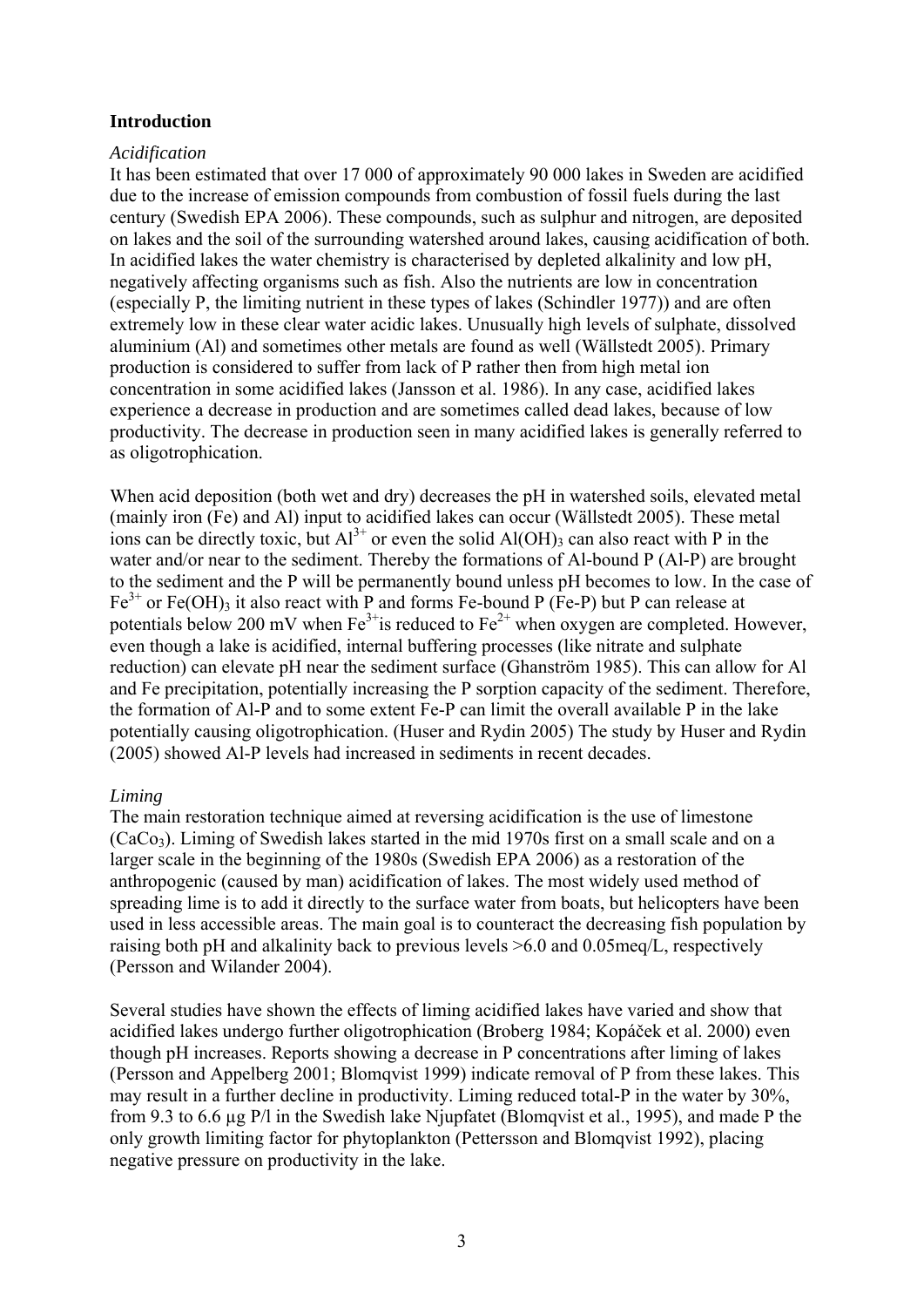The higher pH in limed lakes will favour increased precipitation of metals that are responsive to changes in pH (Al and Fe). With continued input to the lake from the acid watershed soil, Fe and Al can precipitate with organic matter and the already limited P to the sediment: during elevated pH. As ionic Al and Fe species hydrolyse and form colloidal hydroxides, they can coagulate dissolved organic carbon and adsorb orthophosphate in the water column (Kopáček et al. 2000). The Al and Fe hydroxides settle and can enhance the P sorption capacity of the sediment. The higher concentration of Al oxyhydroxides in the surface sediment may reduce P released to the water column after orthophosphate discharge from Fe oxyhydroxides during anoxia, because Al hydroxides are indifferent to redox changes. Thus, I hypothesis that liming of acidified lakes will increase the ability of the sediments in acidified lakes to bind P from the water column. Since P is the limiting nutrient in such systems, the reduction in available P will have a negative effect on productivity in the lake.

#### **Background**

In this study, sediment was taken from seven lakes: two were acidic, three were acidic-limed and two were acidic-limed and had been fertilized (Table 1). These lakes are situated in the south-west part of Sweden and are heavily affected by atmospheric deposition and the watershed soils are low in buffering capacity (Figure 1 and Figure 2). The limestone in the map weathers easily and acts as protection against acidification.



**Figure 1.** Calcareous soils and rocks in Sweden. **Figure 2.** Map over sampled lakes.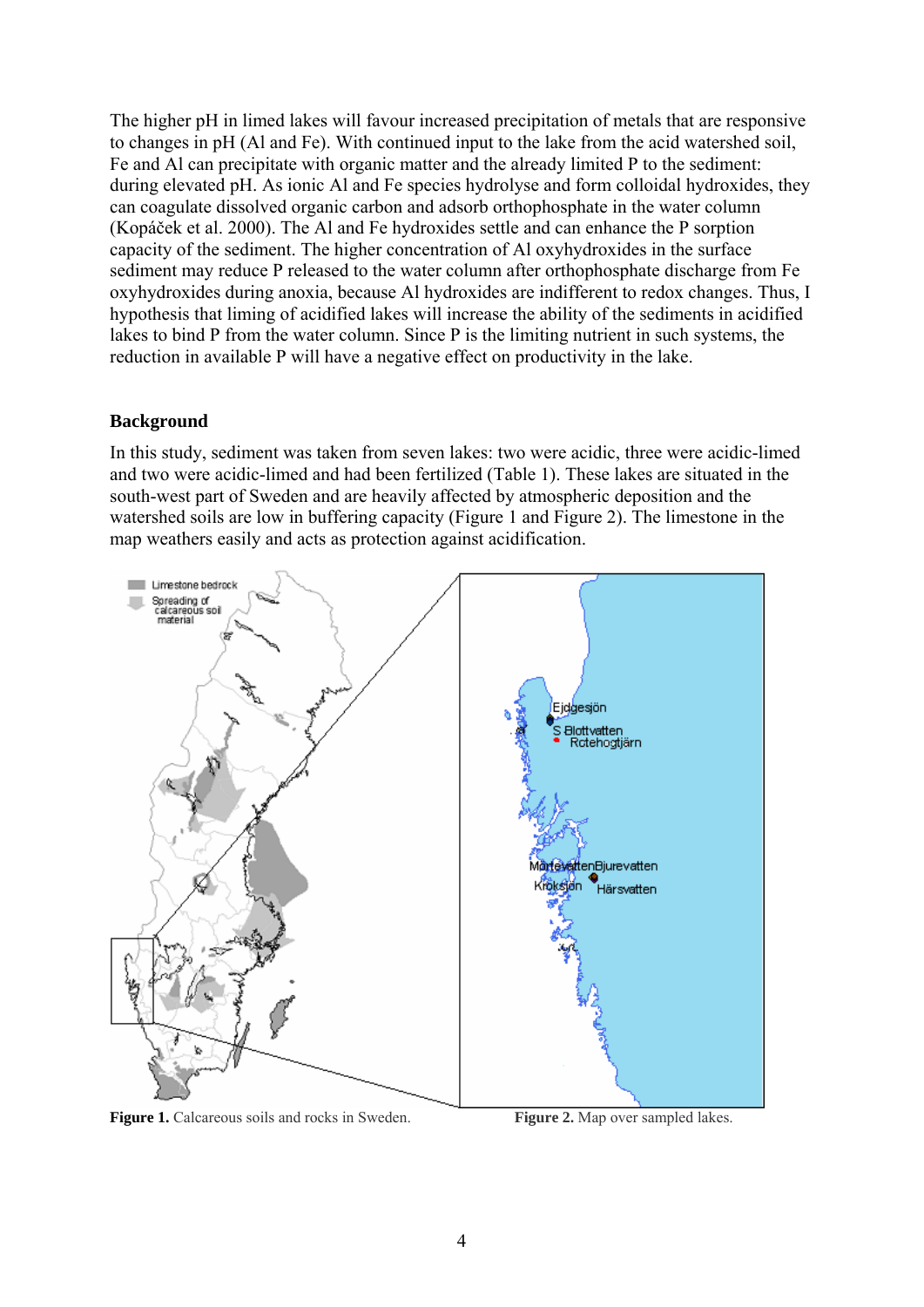#### *Acidic lakes*

Lakes Härsvatten and Rotehogstjärn are part of a monitoring program called IKEU by Sverigies Lantbruks Universitet (SLU) initiated in 1983 that includes periodic sampling of general water chemistry of lakes across Sweden annually. The pH of the two acidified lakes is, as expected, low. Statistics from1989 to 1993 show on an average of 5.28/5.03 suface/bottom water pH for Lake Rotehogstjärn and 4.42/4.47 pH for Lake Härsvatten surface and bottom water (IKEU, 2006). The surface water  $(0.1 - 2.5 \text{ m})$  of Lake Rotehogstjärn has a total P (TP) concentration average of 14.3  $\mu$ g/l with a standard deviation (SD) =  $\pm$ 4.7. Mean metal content is 492  $\mu$ g/l, SD =  $\pm$ 187 for Fe, and 296  $\mu$ g/l, SD =  $\pm$ 124 for Al. Alkalinity is near zero (avg. 0.003 mekv/l). The catchment and surface area of Lake Rotehogstjärn are 3.43  $km<sup>2</sup>$  and 0.17 km<sup>2</sup> respectively. The surrounding area is mainly forest and wetland (66% and 18%). The lake has a maximum depth of 9.4 m, mean depth 3.4 m and water retention time of  $\sim$ 110 days. It is located in the south-western Sweden, close to the Norwegian border (Figure) 2).

Lake Härsvatten is located in south west of Sweden 30 km north of Gothenburg and has a catchment area of 2.03 km<sup>2</sup> with mostly pine forest and a lake area of 0.19 km<sup>2</sup>. Maximum depth is 26.2 m but mean depth is only 5.7 m and it has a retention time of  $\sim$ 330 days. The TP in the lakes surface water averaged 5.1  $\mu$ g/l SD =  $\pm$ 2.5) between 1985 and 2005. Secchi depth and pH averaged 9.4 m and 4.6 with SD  $\pm$ 2.3 and  $\pm$ 0.2 respectively during the same period. Figure 3 shows the calculated pH as historical review. Al and Fe concentration content in the water fluctuated greatly during the seasons but averaged 420  $\mu$ g/l (SD = ±125) and 73  $\mu$ g/l  $(SD = \pm 23)$  respectively, while alkalinity was stable and below zero, averaging -0.042 mekv/l  $(SD = \pm 0.016)$ .



**Figure 3.** A sediment core from Lake Härsvatten with estimated historical pH.

#### *Limed lakes*

Lake Ejgdesjön is also monitored by the IKEU program. The lake is located at the Norwegian border in proximity to Lake Rotehogstjärn and has an area of  $0.86 \text{ km}^2$  and a catchment area of 3.6  $\text{km}^2$  (Figures 2 and 5) including mostly woodland and lakes. Prior to liming, the pH averaged 5.2 and mean alkalinity was 0.009 meky/l. Currently it has pH of 7.0,  $SD = \pm 0.4$  and the alkalinity has improved to an average  $0.18$  mekv/l, SD of  $\pm 0.07$  in the surface water (IKEU 2006). TP at beginning of the restoration was 5µg/l and was 4.7, between 1997 and 2005, SD =  $\pm$ 2.4. Mean value of Al concentration in the surface water is 82.6  $\mu$ g/l, SD =  $\pm$ 28, while the Fe content was 79.4µg/l but fluctuating here as well  $(SD = \pm 133)$ .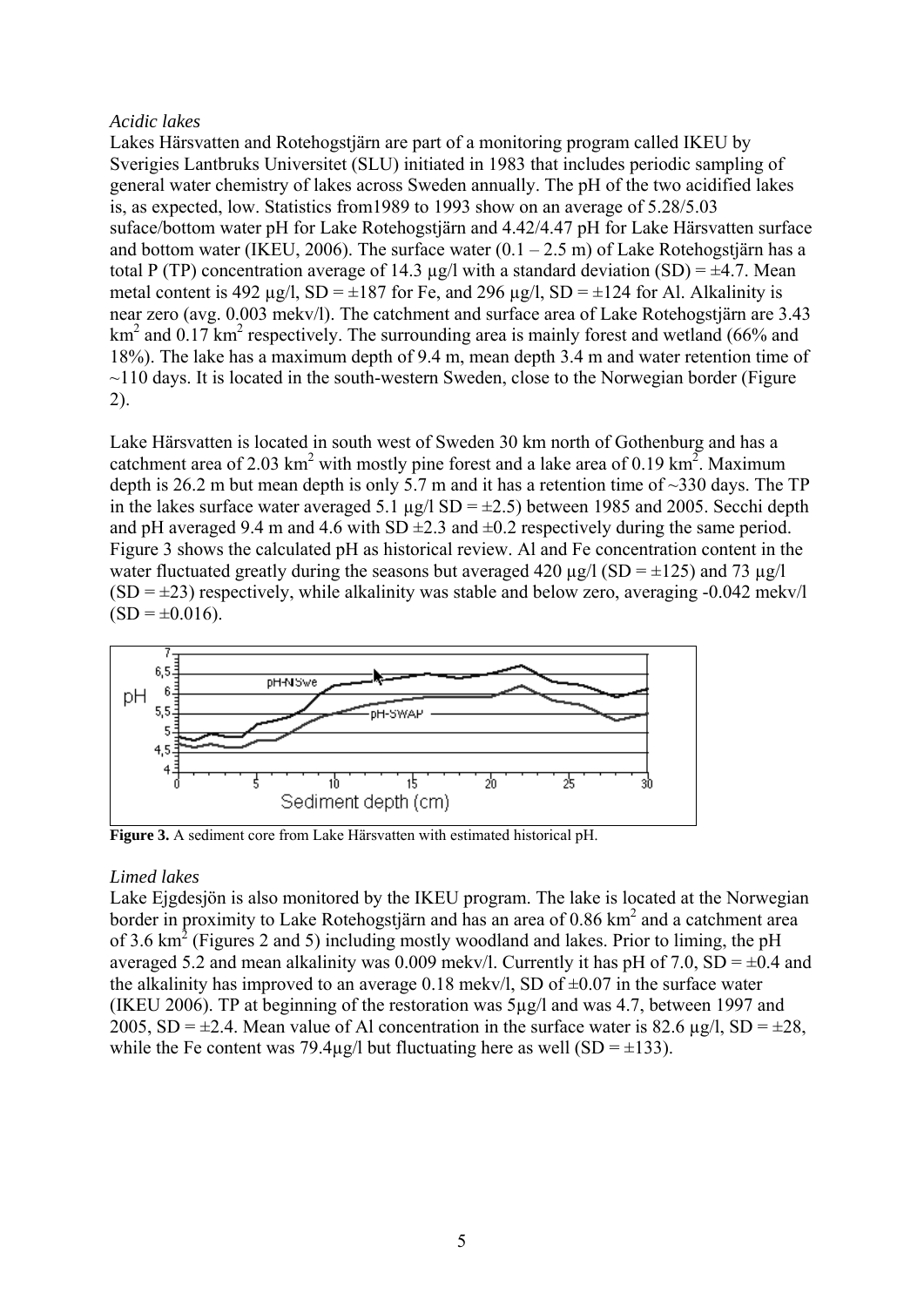

**Figuer 4.** Historical pH and alkalinity data for Lake Ejgdesjön (IKEU 2006).

Lake Ejgdesjön was first limed in1974 with 250 tons of lime but re-acidification occurred four years after dosage so the same amount was added in the year 1982. To keep pH level more constant, dosage was decreased and additions became more frequent (Figure 4). In total the lake has directly receive almost a thousand ton of lime between 1974 and 2002. One important aspect is that other lakes included in this catchment have been limed. The lakes include Ringvattnet, which is a small lake and has only received approximately 10 tons between 1994 and 2003 (prior data unavailable). Södra Blötvattnet has been limed with more than 160 tons between 1974 and 2003. Both these lakes exit into Norra Blötvattnet, which has also been limed (approximately 50 ton between 1988 and 2003; prior data unavailable), and thereafter exits into Lake Ejgdesjön. Thus, the lake could receive more lime-affected water than expected. This could explain what happen in late 1982 when ph reach a maximum of over 9, seen in Figure 4. Lake Södra Blötvattnet is as prior mention included in lakes Ejgdesjön catchment (Figure 5) but is not monitored by IKEU.



**Figure 5.** Lake Ejgdesjön catchment (SLU 2006)

Stora Bjurevatten is a large (estimated approximation 0.33 km<sup>2</sup>) and shallow (max. depth  $\sim$ 7 m) lake in Stenungsunds kommun in the same region as Lake Härsvatten (Figure 2). Historical data for this lake are not available.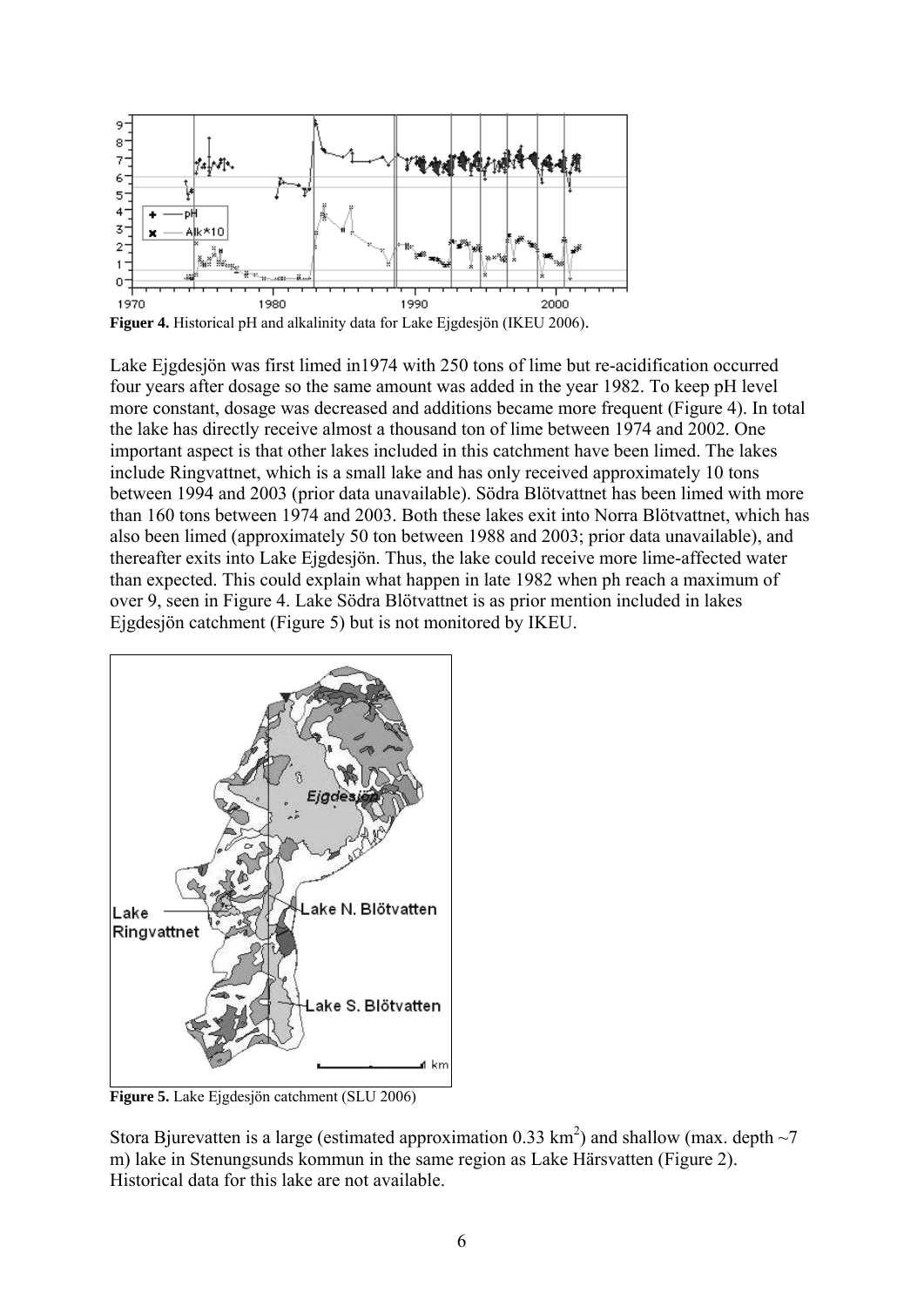#### *Limed fertilized lakes*

Monitoring data are not available for theses lakes but they have both received lime and have had phosphorus additions as well (Hans Hultberg 2006). The lakes are located near Lakes Härsvatten and Stora Bjurevatten (Figure 2) and have been moderately limed. Lake Mörtevatten has received 33 ton between 1978 and 2003. Lake Kroksjön (approximated area  $(0.05 \text{ km}^2)$  feeds into Lake Mörtevatten (approximated area  $(0.03 \text{ km}^2)$  and has received 47 tons of lime between 1978 and 2002.

#### **Materials and methods**

Sediment cores were collected in may of 2006 in the south west side of Sweden (Figure 1) with a Willner gravity corer. To make sure that the sediment taken represented the lakes accumulation zone, it was obtained from the deepest hole in each lake. A polyethylene cylinder (40 cm long and with an inner diameter of 6.3 cm) was used to collect each sediment core which were then sliced every cm the fist 10cm and then every two cm thereafter. Dry weight was calculated after freeze-drying at -30 °C. Sediment dating was attempted by analyzing for cesium (Cs). Date estimation can be made by locating the peak of Cs activity which is assumed to mark the Chernobyl accident in 1986.

To determine metal content, sediments were digested at high temperature and pressure in 50% nitric acid and then Ca, Al and Fe were measured using inductively coupled plasma emission spectrometry (ICP) at wavelengths  $\lambda$  = 315.887, 167.078 and 259.941 respectively.

In order to determine maximum sediment P sorption capacity, orthophosphate  $(KH_2PO_4)$ ,  $pH=6.5$ ) was added to sediment ( $\sim$ 200 mg wet weight) in 15mL polypropylene tubes samples in concentration rage 0, 0.04, 0.08, 0.10, 0.20, 0.50, 2.5, 10, 50 and 100mg/L. Ionic strength of all P solutions was 1 mM through the addition of NaCl. Samples were shaken and kept in the dark for 48 h. P was analyzed using the ammonium molybdate method according to Murphy and Riley (1962).

Water was collected from each lake using a Ruttner sampler and dissolved oxygen was measure with an oxygen meter probe (WTW Oxi 340i/SET) just above the sediment surface. Water samples were analyzed for pH with a Crison micro pH 2001-meter and TP was measured according to Menzel and Corwin (1965).

A Langmuir equation was used to acquire maximum P sorption  $(B_{\text{max}})$  (Figure 6):

$$
y = \frac{B_{\text{max}} x}{K_d + x}
$$
 With:  $B_{\text{max}} = \text{maximum number of binding sites}$   
 $K_d = \text{concentration of ligand to reach half maximal binding}$ 

Equation 1. Langmuir model used to fit sorption data in this study.

This equation is used to fit specific binding data (y) as a function of ligand concentration (x).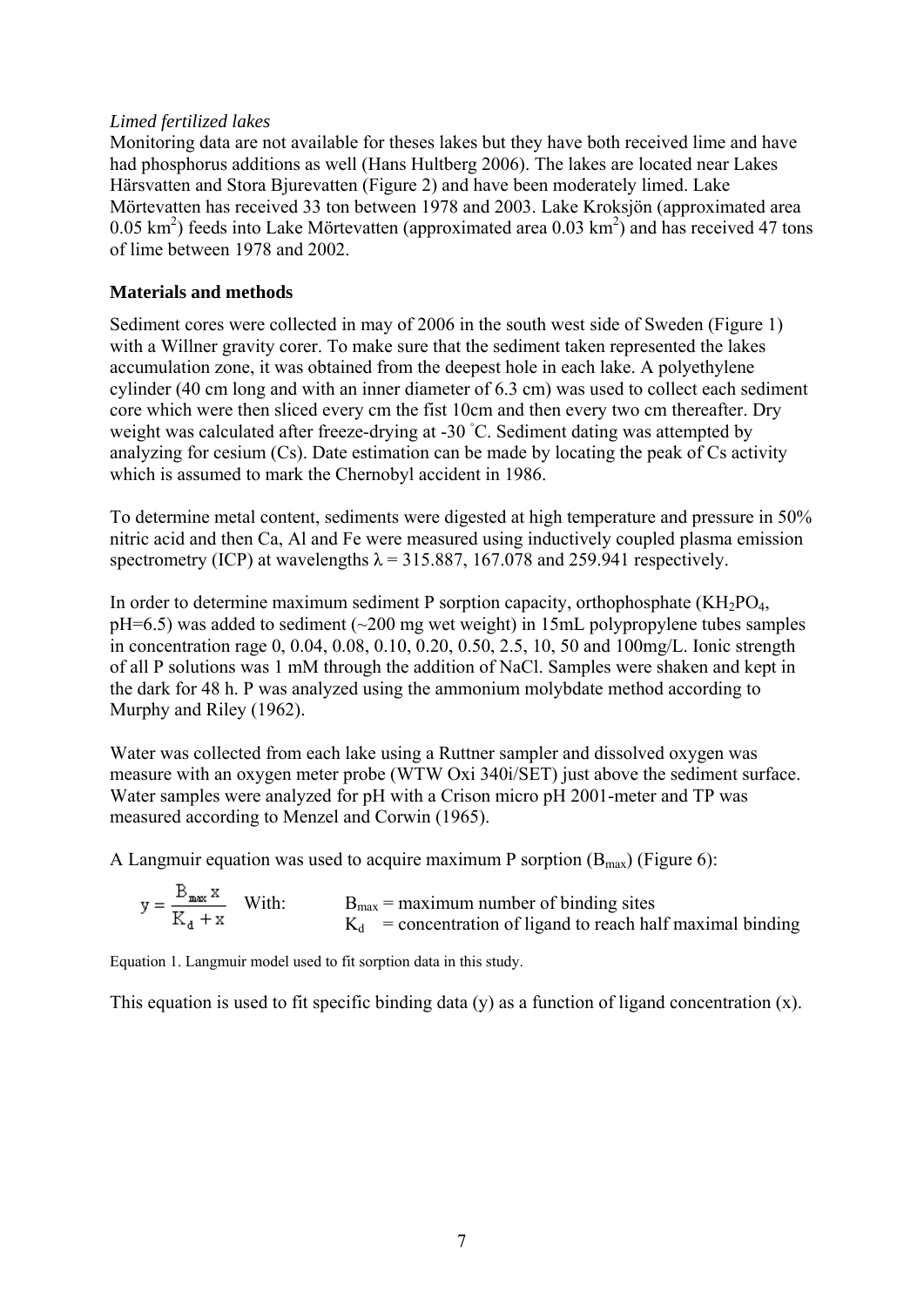

Figure 6. Example of a one site saturation ligand binding.

Equilibrium phosphorus concentration (EPC) is determined by using the linear portion of the P sorption graph where the function crosses the x axis where P sorption = 0 ( $R^2 \ge 0.9$ ), or where no release or uptake of P by the sediment occurs. If the P concentration in the lake water is higher than the EPC value, P uptake should occur. If the lake water P concentration is lower, then P release is expected.

The upper 5 cm of sediment was analyzed for both EPC and maximum sediment P sorption. A lower sediment layer was chosen to represent pre-liming conditions and was analyzed for EPC and maximum P sorption as well.

#### **Results**

General water quality results from sampling in early May 2006 are shown in table1.

|                       | Coordinate |        |            |               |             |           |
|-----------------------|------------|--------|------------|---------------|-------------|-----------|
|                       | $S X-Y =$  |        |            | pH            | Total       | Dissolved |
|                       | RT 90 2.5  | Secchi | Core depth | Surface/      | phosphorus  | oxygen at |
| <b>Lakes</b>          | gon V      | (m)    | (m)        | <b>Bottom</b> | Surf./Bott. | bottom    |
| <b>Acidic</b>         |            |        |            |               |             |           |
|                       | 652902-    |        |            |               | 13.67/12.6  |           |
| Rotehogstjärn         | 125783     | 1.5    | 8.5        | 5.0/5.0       | 2           | 2         |
|                       | 643914-    |        |            |               |             |           |
| Härsvatten            | 127698     | 4.3    | 23.5       | 4.5/4.7       | 3.86/5.26   | 2.1       |
| <b>Acidic-limed-P</b> |            |        |            |               |             |           |
|                       | 644120-    |        |            |               |             |           |
| Kroksjön              | 127686     | 5.3    | 13         | 6.4/6.3       | 3.51/14.02  | $\leq$ 1  |
|                       | 644140-    |        |            |               |             |           |
| Mörtevatten           | 127682     | 3.3    | $\tau$     | 6.3/6.2       | 5.61/5.96   | 4.8       |
| <b>Acidic-limed</b>   |            |        |            |               |             |           |
|                       | 653737-    |        |            |               |             |           |
| Ejgdesjön             | 125017     | 5      | 25         | 6.2/6.2       | 4.56/3.16   | 7         |
| Södra                 | 653497-    |        |            |               |             |           |
| <b>Blötvattnet</b>    | 125002     | 3      | 24.3       | 6.6/6.5       | 4.21/4.21   | 0.5       |
| <i>Stora</i>          | 644061-    |        |            |               |             |           |
| <i>B</i> jurevatten   | 127578     | 3.2    | 6.6        | 6.7/6.7       | 5.96/4.91   |           |

**Table 1.** Study lakes include acidified (reference), limed, and limed + fertilized lakes. May 2006.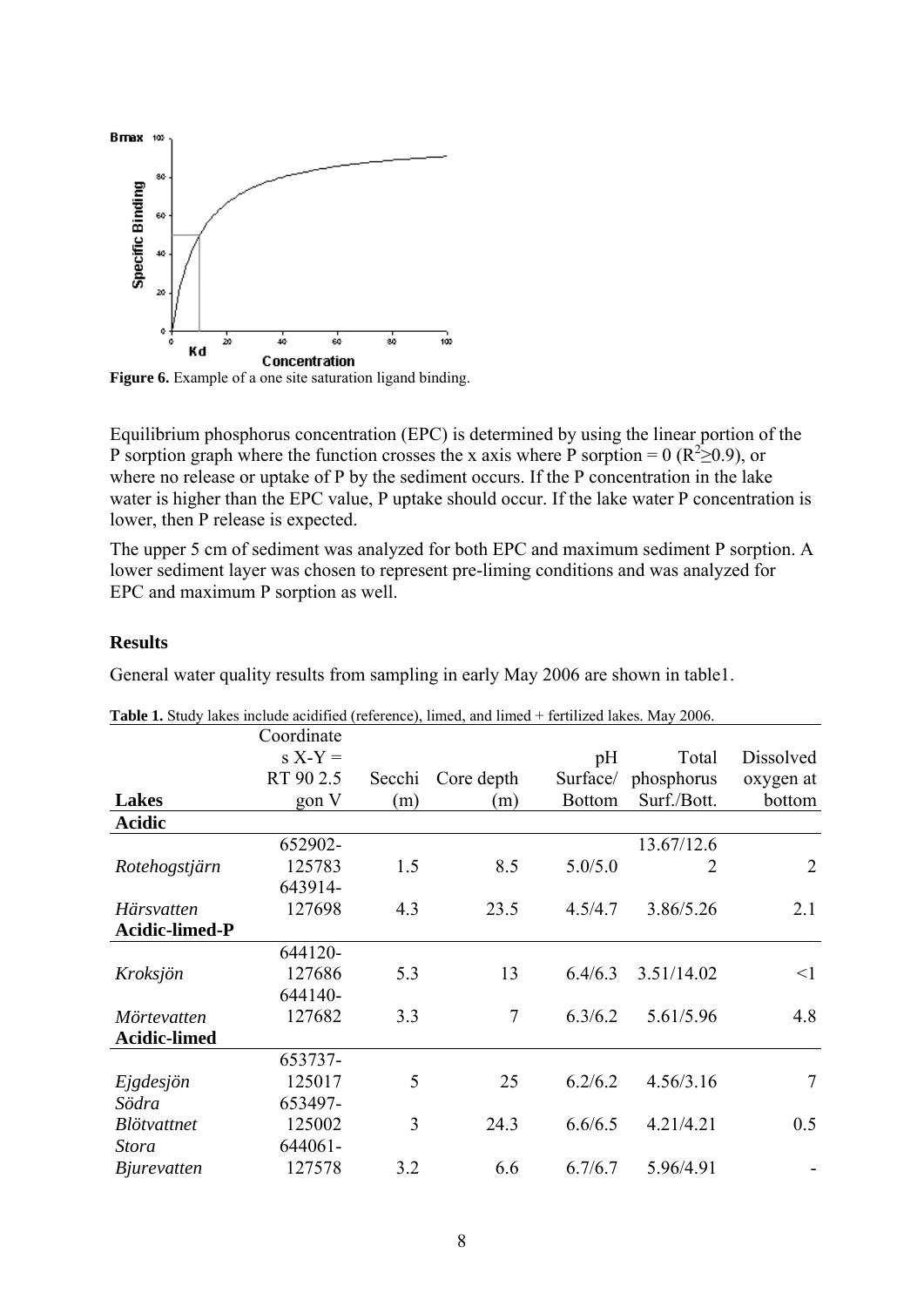The dating result were inconclusive in most cases do to small amounts cesium detected. Except for Lake Ejgdesjön, the date of the Chernobyl accident has been estimated with help of good judgments.

#### *Acidic Lakes*

Lake Härsvatten pH and TP are shown in Table 1. The lake water was acidic with top and bottom pH of 4.5 and 4.7. TP was low and was 3.9 and 5.3 µg/l at the top and bottom respectively. Lake Rotehogstjärn pH was similar at surface and bottom at 5.0 and TP concentrations were 13.7 $\mu$ g/l at the surface and 12.6  $\mu$ g/l at the bottom (Table 1)

Fe and Al concentration in these lakes are shown in Figures 3a and 3b. Fe content peaked at 3.5 cm at 27 mg/g while Al content peaked at 2.5 cm at 25 mg/g.



**Figure 3.** Metal content (dry weight) in sediments (cm) of lakes Härsvatten (a) and Rotehogstjärn (b), were Al and Fe on the upper x axis, Ca on the bottom x axis.

Max P sorption varied in the upper sediments of Lake Härsvatten ranging from a low of 4.7  $mg/g$  to a high of 23.5 mg/g. The deep sediment had a lower max P sorption at 4.5 mg/g. Average EPC in the top 5cm of sediment was 4.3µg/l and was 28.1µg/l at 16 cm depth. In Lake Rotehogstjärn the max P sorption range from 5.4 to 10.9 mg/g in the top sediment layers, while at 16 cm sediment depth it was 3.8 mg/g. EPC averaged 6.2µg/l in the surface sediments and  $9.7\mu$ g/l in the sample taken at 14cm depth.

#### *Limed Lakes*

Lake Ejgdesjön pH was 6.2 in the whole water column from the samples taken in this study. TP was 4.56 ug/l at the surface but was lower near the bottom at 3.16 ug/l. Lake Södra Blötvattnet had a pH of 6.6 and 6.5 at the top and near the sediment surface, respectively. Measured TP was 4.2µg/l in the whole water column. The shallowest lake, Lake Stora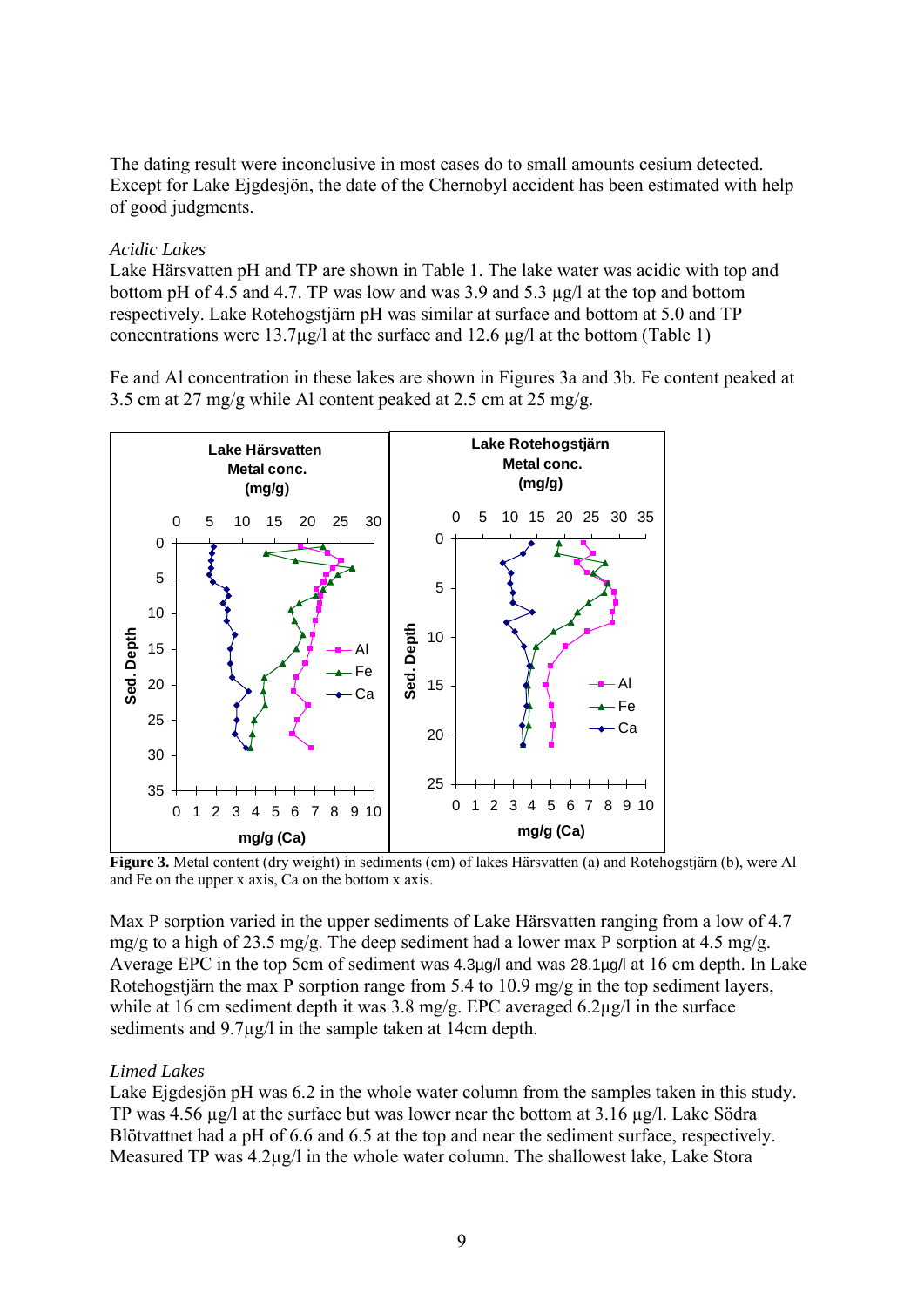Bjurevatten had a pH of 6.7 overall and TP was 5.96  $\mu$ g/l at the surface and 4.91 $\mu$ g/l at the foot of the lake. (Table 1)

Fe and Al concentrations were higher in the surface sediment at the layers affected by lime and lower below this depth (Figure 5). Fe was 79 mg/g at 0.5 cm and an estimated background of a mar 17 mg/g at 16 cm and Al had a maximum at 1.5 cm with 48 mg/g compared with 27 mg/g background in Lake Ejgdesjön.



**Figure 5.** Al, Fe and Ca dry weight (DW) concentrations in sediments (cm) of Lake Ejgdesjön (a), Lake St. Bjurevatten (b) and Lake Södra Blötvattnet (c) ink dating of Ejgdesjön.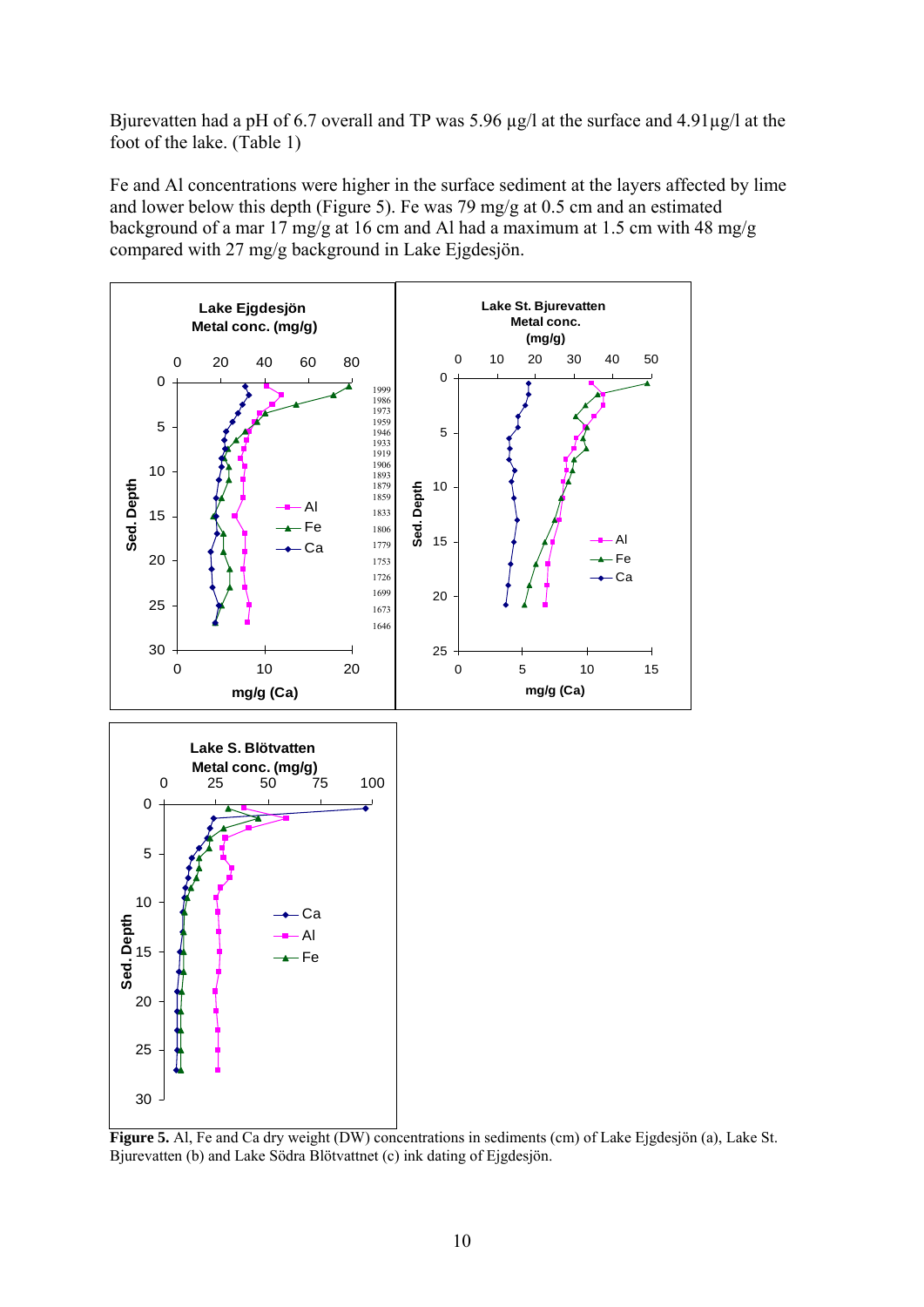Also in Lake St. Bjurevatten Fe was higher than Al reaching 49 mg/g in the fist cm slice while a background value of 22 mg/g been estimated. Al was in 1.5-2.5 cm 38 mg/g and 25 mg/g in the older sediment taken at 16 cm depth. Because of the increase in Ca in the first cm sample the proportion of Al and Fe to the total amount of sediment taken from Lake S. Blötvattnet is skewed. This lake had its peak of Al and Fe at 1.5 cm of 59 mg/g and 45 mg/g while background was 27 mg/g and 10mg/g, respectively.

Maximum P sorption in the surface sediment of Lake Ejgdesjön was 3.0 mg/g at the lowest and 4.8 mg/g at the highest. The deeper sample had a max P sorption of 1.6 mg/g. The average EPC in the 1-5 cm sediment depth was 8.7µg/l and EPC at 16 cm depth was 19.8µg/l. In Lake Södra Blötvattnet the top few centimetres hade a max P of 21.6 mg/g and 4.0 mg/g in a steady decline and 3.9mg/g in the lower taken sample with. The average EPC value of the surface sediment was 13.9µg/l and 33.6µg/l in the deeper sediment. Lake Stora Bjurevatten EPC values were 3.0  $\mu$ g/l and 5.9  $\mu$ g/l in the top and at 16 cm in the sediment, respectively. The sediment had a maximum P sorption of 6.5 mg/g to 2.3 mg/g in first 5 cm and 2.6 mg/g at the deeper sample taken.

#### *Limed and fertilized lakes*

In the limed and fertilized lakes group, Lake Kroksjön had low TP concentration in the surface water (3.5  $\mu$ g/l) and an elevated amount closer to the sediment (14.0  $\mu$ g/l). pH at the same locations were 6.4 and 6.3 respectively. Lake Mörtevatten had similar pH values at the surface water and above the sediment of 6.3 and 6.2. The TP concentrations of 5.6  $\mu$ g/l and 6.0 µg/l, top and bottom respectively suggest low nutrition concentration in the water.

The metal content of the sediment is shown in Figure 6. where substantial levels of Al and even Fe during the liming period can be seen. In Lake Kroksjön, maximum Al was detected at 1.5cm at 44 mg/g and and was lower (this isn't a background value, that should be estimated with multiple values in the deep sediment) at 16 cm  $(22 \text{ mg/g})$ . The Fe was at its uppermost level of 30 mg/g at 3.5 cm, three times as much as the level found at 16 cm (12 mg/g). Metal content fluctuated greatly in Lake Mörtevatten sediment but the trend seen in Figure 6 (b) shows that metal concentrations have increase when compared to the pre-liming period. Both Al and Fe peaked in the sediment at 0.5 cm at 26 mg/g and 19 mg/g respectively, while background concentrations were approximately 16 mg/g and 7 mg/g respectively.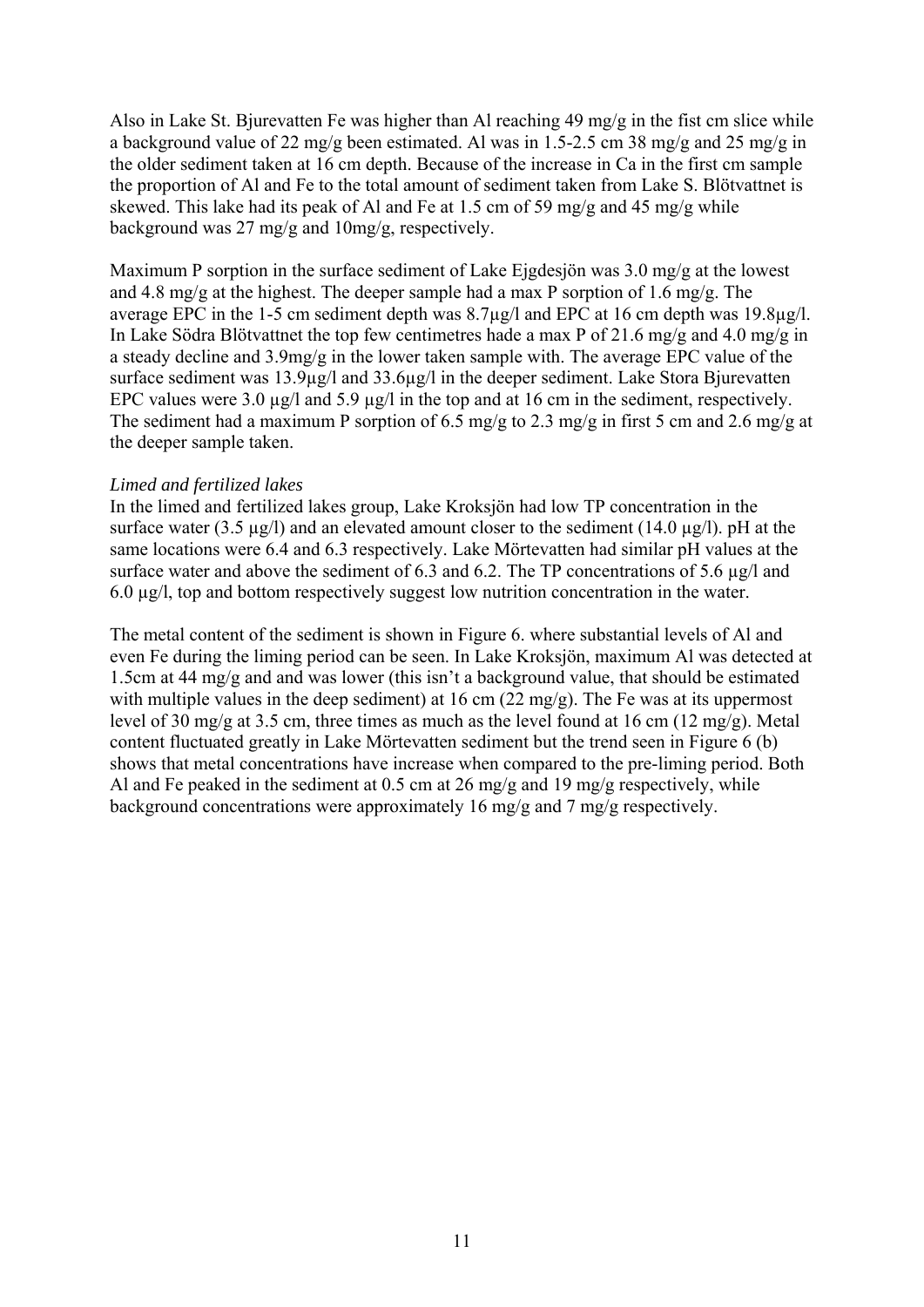

Figure 6. Metal concentration (dry weight) in sediments (cm) of Lakes Kroksjön (a) and Mörtevatten (b).

In the P addition experiment for Lake Kroksjön, the P sorption reach a maximum of 11.5 mg/g and minimum of 6.7 mg/g in the top sediment layers, while the 16 cm layer had only 1.5 mg/g maximum P sorption. This lake sediment also had EPC values of 4.3 µg/l and 31.6 µg/l in the surface (1-5 cm) and 16 cm sediment depth samples, respectively. The maximum P sorption of Lake Mörtevatten did not reach higher than 7.0 mg/g but was as low as 2.7mg/g in the first few cm, whereas the sample taken deeper down had a max P of 1.4 mg/g. EPC value averaged 5.6 µg/l in the surface sediment and 5.5µg/l further down (16 cm).

#### **Discussion**

All the lakes included in this study had substantially lower EPC values than some other studies looking at P sorption in sediment (Appan and Wang 2000; Koski-Vähälä and Hartikainen 2001). Appan and Wang (2000) showed that the tropical Kranji reservoir, Singapore had EPC values above 1.5 mg/l and maximum P sorption values between 2.3 and 10.3 mg/g. According to the authors, a high concentration of Al in the surrounding watershed soils might be the explanation for the relative high sorption capacity seen in the reservoir. In the study conducted by Koski-Vähälä, the authors looked at how different pH values affect the release of P from sediments in the Finnish Lake Tuusulanjärvi. The EPC value seems to increase with higher pH, however all the results were above EPC values found in this study.

In one other study (Pant et al. 2001), river sediment from redwood forest area was investigated and also had much higher EPC values (50 µm/l and 750 µm/l under oxic and anoxic condition) than what was found in this study. Whereas for maximum P sorption, a much lower value was found (0.13 mg/g and 0.03 mg/g for oxic and anoxic conition) then what was determined in this study. Fe and Al concentration found in the sediment of the river were also lower (maximum values of 3.9 mg/g and 1.2 mg/g, respectively) then the lowest value in the Swedish lakes in this paper.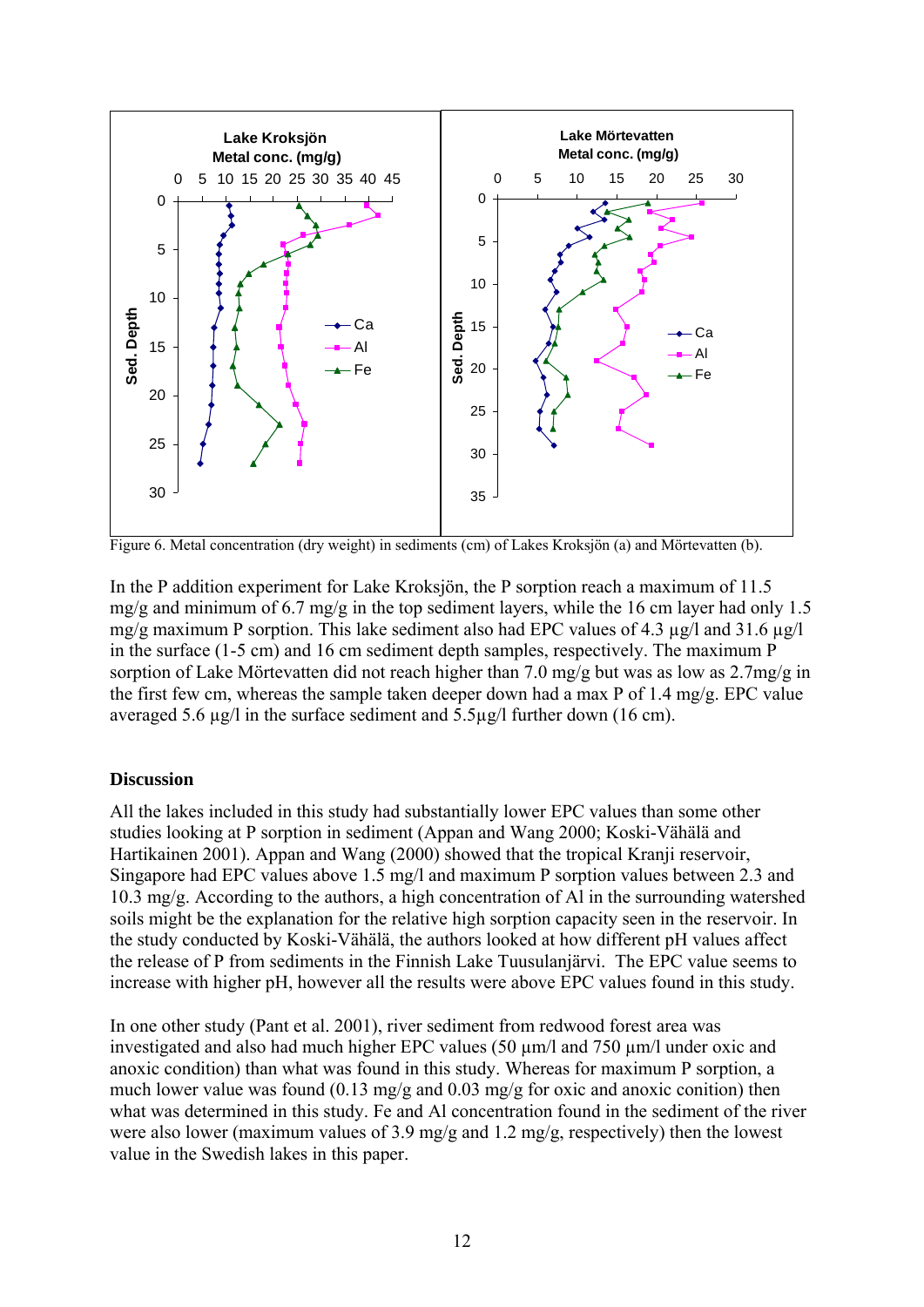Similar results to this study were found in another acidified lake (Lake Pleŝné, Kopáček et al. 2000) that had 13.8 mg/g maximum P sorption in the top sediment and 6.5 mg/g maximum P sorption deeper sediment (not affected by acidification). In Lake Pleŝné, the metal content of the sediment reach higher values in the most upper layers, but they are steady and do not peak like the metal content of the lakes in this study. The exception was Al, which increased in the upper layers of the sediment core in Lake Pleŝné, similar to Al content in most of the lake sediment analyzed in this study. Maximum Al and Fe concentrations were 48 mg/g and 8.8 mg/g, respectively, in the study by Kopáček et al. 2000.

Only a few lake sediments in this study had an Al concentration as high as that found in Lake Pleŝné, but at the same time much more Fe was present in the sediments. This could suggest anoxic condition in the Lake Pleŝné or different metal content in the watershed is reason for this. The lakes investigated in this study have higher P binding metal content in the sediment, both Al and Fe, and this could be one reason why EPC is extremely low and maximum P sorption is high. If the lakes in this study go anoxic in the summer months, P sorption will be limited due to release of P from Fe in the sediment.

In order to gain a more accurate picture or comparison of these lakes, it is necessary to separate out the studied lakes by geographic area because differences in the watershed soils may affect sediment composition. Tables 2-3 show differences in the maximum P sorption for the lakes in this study. Table 2 shows that surface sediment (affected by lime) had 3.2 times the maximum P sorption found in deeper sediments in limed lakes from the northern group. Only a 1.85 times increase in maximum P sorption was found in the acidified lakes. However, Table 3 shows no difference in maximum P sorption change (from surface to deeper sediments) between the acidic and limed lakes. For the fertilized lakes, the data shows that even the extra P added to the lakes did not decrease the ratio of maximum P sorption (4.6) between the surface and deeper sediments (not affected by lime or P addition).

Table 2. The average maximum P sorption of the northern group lakes (Figure 2).

| North Avg. max P sorption Acidic Limed |           |
|----------------------------------------|-----------|
| Top                                    | 7.03 8.18 |
| ~16~cm                                 | 3.80 2.55 |

Table 3. The average maximum P sorption of the southern group lakes (Figure 2).

| South Avg. max P sorption Acidic Limed Limed + P |           |      |
|--------------------------------------------------|-----------|------|
| Top                                              | 6.94 4.04 | 6.75 |
| ~16~cm                                           | 4.52 2.59 | 1.48 |

EPC values were always lower in the surface sediment than in the deeper layers, indicating stronger P sorption characteristics (Tables 4 and 5). This is likely due to the fact that even in non-limed lakes, Al and Fe have been shown to increase during acidification (Huser and Rydin 2005). All lakes in this study showed elevated concentrations of Al and Fe in the sediment, however, limed lakes had some of the highest values for Al and Fe.

In the northern limed lakes (Table 4), EPC ratio (between surface and bottom sediments) was less than half while in the acid lakes it was more than 2/3. This indicates that the limed lake sediments P sorption strength is increasing by a greater amount when compared to the sediments from deeper layers not affected by lime treatment or acidification.

The surface EPC values for the southern lakes (Table 5), indicate that limed lakes have lowest EPC values and the limed and added P lakes have the highest. It appears as the added P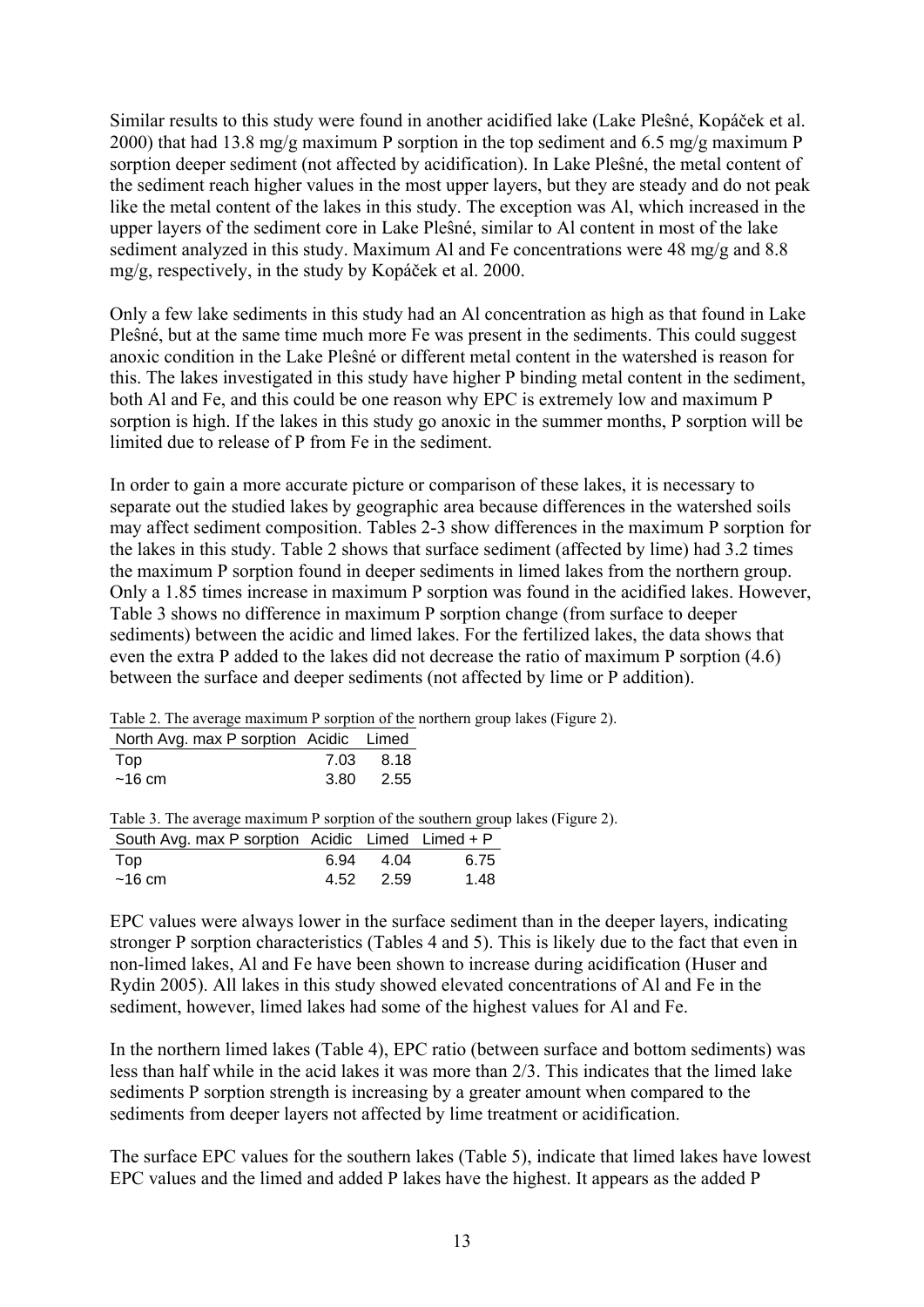increase the EPC while just liming lakes lowering it, as suspected in the hypothesis. Comparing the EPC ratio between the acidic and fertilized lakes, the values (0.15 and 0.27, respectively) shows that EPC has decreased more in the acid lakes than in the limed plus P lakes.

This could mean that P addition can facilitate a higher EPC value which means the sediments P uptake will be less active. This could be positive because even though the lakes have been limed and probably have more Al and Fe if the EPC is actually higher than that seen in the acidic lakes and returns to pre-acidification and liming range.

Table 4. Average EPC values for the northern group lakes

| North EPC Avg. Acidic. Limed |          |  |
|------------------------------|----------|--|
| $1-5$ cm                     | 6.2 11.3 |  |
| ~16~cm                       | 9.7 26.7 |  |

Table 5. The average EPC values of the southern group lakes

| South EPC Avg. Acidic Limed Limed+P |      |     |      |
|-------------------------------------|------|-----|------|
| 1-5 $cm2$                           | 4.3  | -30 | 5.0  |
| ~16~cm                              | 28.1 | 5.9 | 18.6 |

Liming acidified lakes imitates the conditions similar to the lake restorations technique based on the addition of Al-salt to the eutrophic lakes. Metals that are soluble in the water column, like Al and Fe, will precipitate when the pH is increased. This will provide sorption sites for P at the sediment surface. It is difficult to separate out the increased Al and Fe due to acidification and liming but in the lakes in this study, Al and Fe were elevated in the limed lakes, especially when compared to non-limed acidic lakes (Figure 7), and the difference between maximum P sorption in the top sediment and the sample taken below was generally higher as well.



Figure 7. Excess metal (Al and Fe) with max P sorption, all lakes.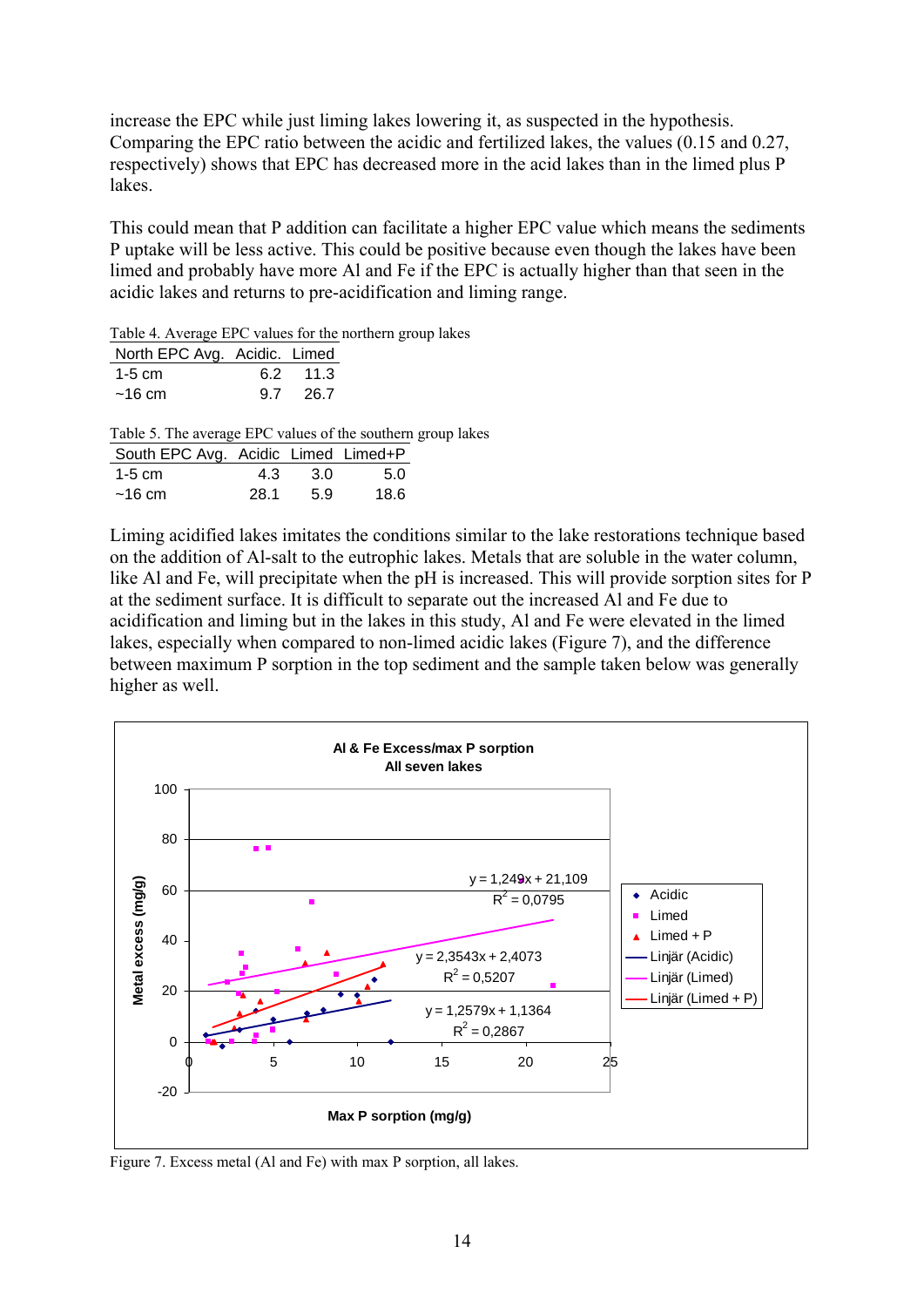The line for lakes with P added in Figure 7 has a higher slope which means that for a given amount of excess metal, max P sorption is less when compared to the other system. This could mean that sediment metals have already bound with the extra added P in these lakes, rendering the P-sorption "site" occupied. Also, in both limed systems, excess metals are higher than in the acidic, non-limed lakes.

In the lakes included in this study maximum P sorption was always higher in the surface sediment affected by lime treatment than in the deeper layers not affected by treatment. Excess Al and Fe increased in these layers, likely due to a combination of chemistry changes caused by liming (higher water pH and continued watershed inputs) and long term affects of acidification (Huser and Rydin 2005). EPC was lower in the surface and higher in the deeper sediments. This indicates that the surface sediments (both from limed and non-limed lakes) are strongly sorbing P from the water column, in most cases, since water column TP concentrations (at least from this study) were mostly above the EPC values.

Again, it is difficult to separate out the effects from acidification alone and those from liming, but this study indicates that liming exacerbates nutrient limitation. Additional Fe and Al input to the sediment decreased EPC values and increased maximum P sorption relative to background conditions in most lakes in this study.

The concern that this acidification will render affected lakes, "dead lakes" was the reason for the lime program initiative. Species like crustaceans and other benthic animals as well as acid sensitive macrophytes perish due to acidification and acid tolerant, usually less desirable, species increase. Liming increases the pH of lakes so that natural flora and fauna may return. However, this study shows that even though pH in these lakes may have increased, nutrients may have decreased in the water column. This means that the natural productive state in these lakes might not come back unless nutrient levels return to normal as well.

The potential impact of liming and higher sediment P-binding metal content could limit production in the long term. This study has shown that higher sediment metal concentrations lead to greater P sorption. This can lead to lower P availability and limit production in the acidic lakes and the problem may be even worse in limed lakes. It is very clear that excess metal is higher in the limed lakes and those metals will probably bind with P. However this study included only seven lakes and a lager study in needed to fully comprehend the effect this has on productivity. The liming method may need to incorporate fertilization in some cases when Al and Fe availability are high if restoration is to be successful in these acidified lakes.

#### **Acknowledgements**

I would like to thank my supervisor and friend Brian Huser for his undisrupted support and to coming up with this project for me. Also I want to show gratitude to all the people in the department for support and the good times. Special thanks to Maria Rydell for helping me in the lab. Tusen tack!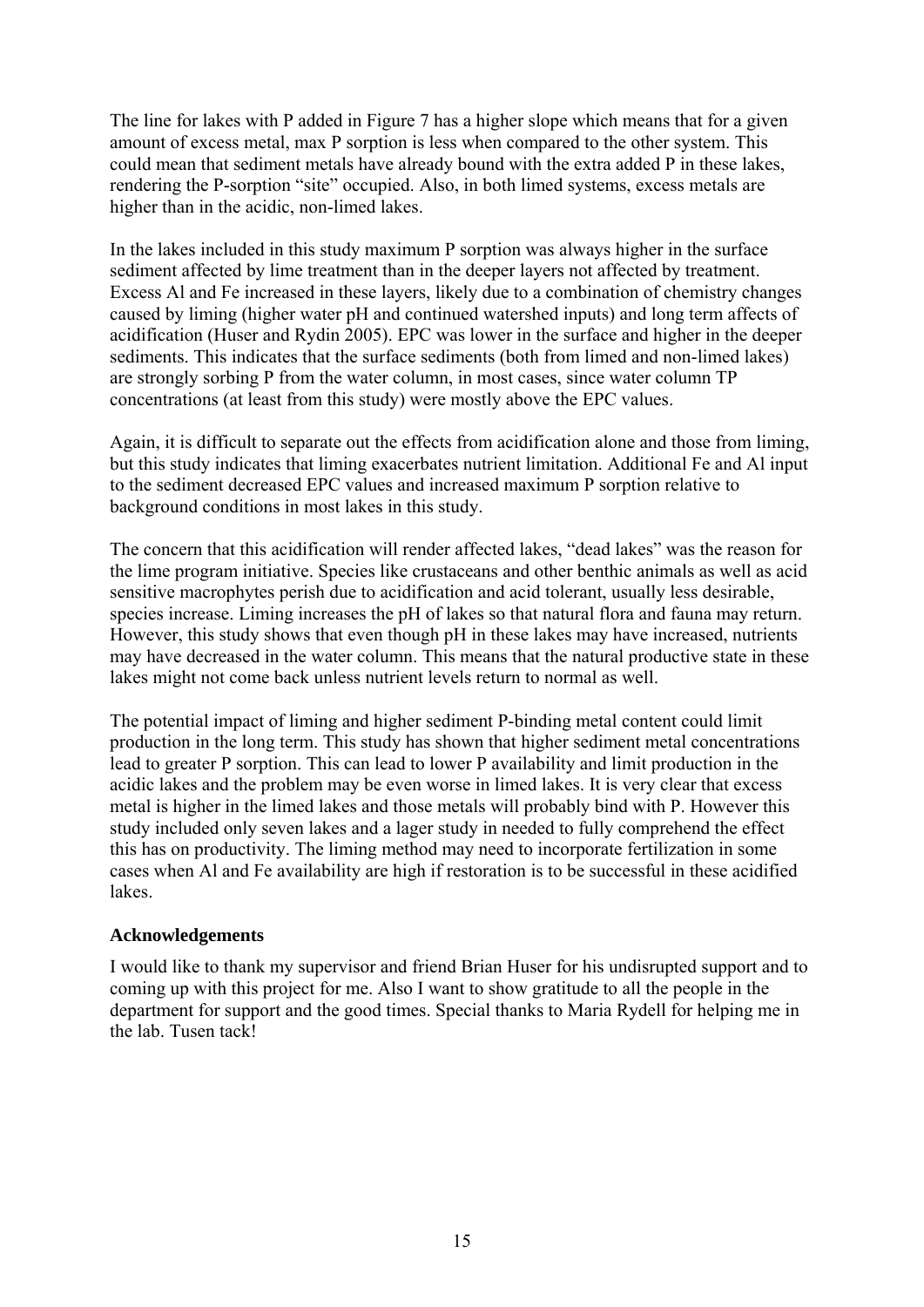#### **References**

Appan, A. and Wang, H. 2000. Sorption isotherms and kinetics of sediment phosphorus in a tropical reservoir. J. Environ. Eng. 126: 993-998.

Blomqvist, P., Bell, R.T., Olofsson, H., Stensdotter, U. and Vrede, K. 1995. Plankton and water chemistry in Lake Njupfatet before and after liming. Can. J. Fish. Aquat. Sci. 52: 551- 565.

Blomqvist, P. 2001. Plankton responses to biomanipulated grazing pressure and nutrient addition-enclosure studies in unlimed and limed Lake Njupfatet, central Sweden. Environ. Pollut. 111: 333-348.

Broberg, O. 1984. Phosphate removal in acidified and limed lake water. Wat. Res. 18: 1273- 1278.

Ghanström, G. 1985. Sediment oxygen uptake in the acidified Lake Gårdsjön, Sweden. Ecol. Bull. 37: 276-286.

Goedkoop, W. and Sonesten, L. 1995 Laborationsmanual för kemiska och fysikaliska analyser av inlandsvatten och sediment. Scr. Limnol. Uppsal. B, 12.

Huser, B. and Rydin, E. 2005. Phosphorus inactivation by aluminum in Lakes Gårdsjön and Härsvatten sediment during the industrial acidification period in Sweden. Can. J. Fish. Aquat. Sci. 62: 1702-1709

Jansson, M., Persson, G. and Broberg, O.1986. Phosphorus in acidified lakes The example of Lake Gårdsjön, Sweden. Hydrobiologia, 139: 81-96.

Kopáček, J., Hejzlar, J., Borovec, J., Porcal, P. and Kotorova, I. 2000. Phosphorus inactivation by Al in the water column and sediments: lowering of in-lake phosphorus availability in an acidified watershed-lake ecosystem. Limnol. Oceanogr. 45: 212-225

Koski-Vähälä, J. and Hartikainen, H. 2001. Assessment of the risk of phosphorus loading due to resuspended sediment. J. Environ. Qual. 30: 960-966.

**IKEU** SLU Svenska Lantbruks Universitet http://info1.ma.slu.se/IKEU/

Figure 3. http://info1.ma.slu.se/gp/HAERSVAT.WWW/pg4.html

Figure 4 http://info1.ma.slu.se/ma/www\_ma.acgi\$StationC&ID=StationData&S=1137

Figure 5. http://info1.ma.slu.se/IKEU/ejgde.www/pg2%2C5.html